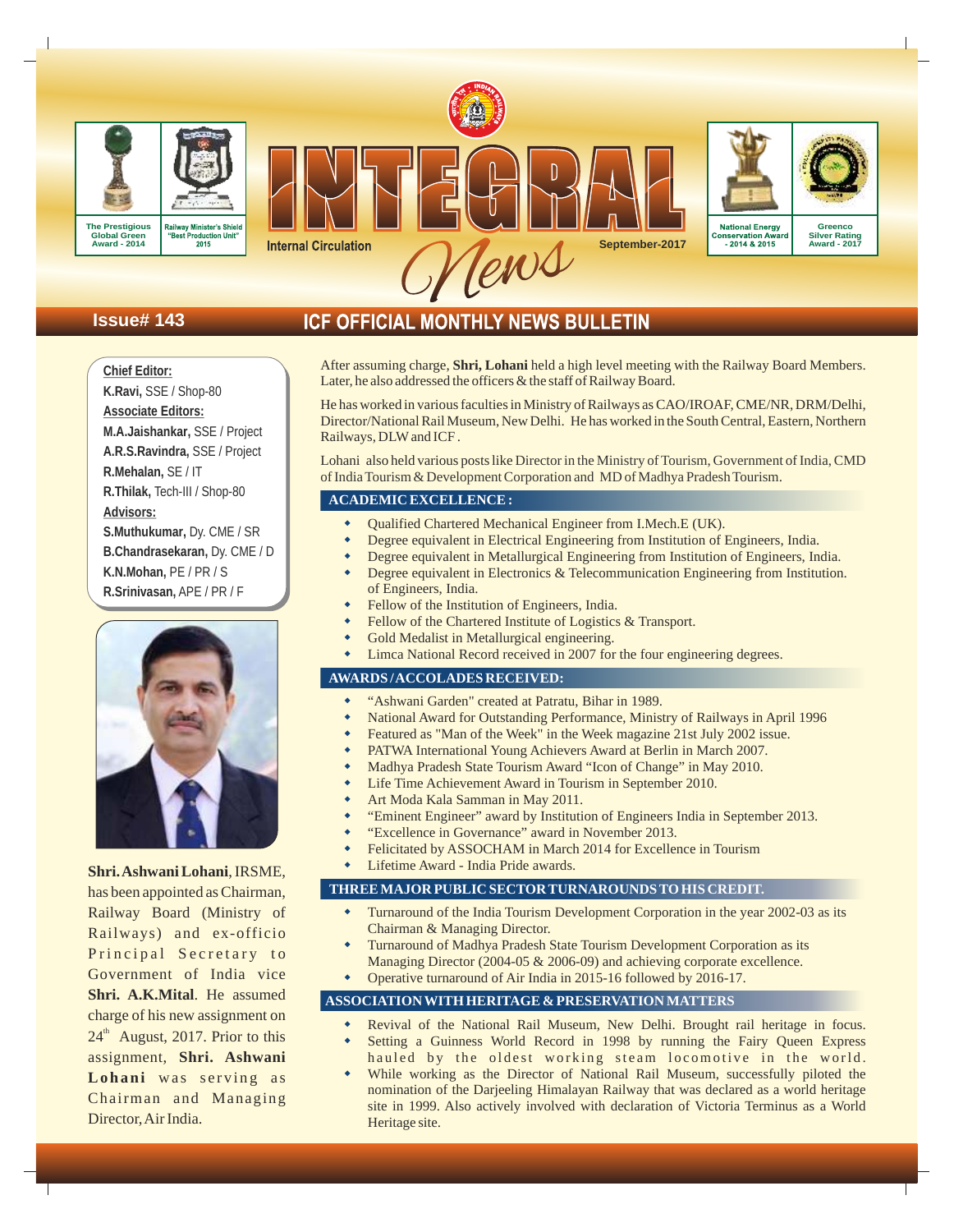- While working as the Director (Tourism) GOI  $&$ CMD/ITDC, successfully piloted the nomination of the Mahabodhi Temple, Bodhgaya that was declared as a world heritage site in 2002.
- Spearheading preservation of live steam locomotives and generating public affection for the same as the Founder and Working President of the Indian Steam Railway Society.  $\bullet$
- Life Member, Museums Association of India  $\bullet$
- Resurrection and positioning of Rewari Heritage Steam Shed as the finest steam heritage destination in the world.  $\bullet$
- Had been actively associated with ASI in developing heritage sites in state of MP.  $\bullet$

He has set many firsts in the country in the field of application of Information Technology for tourist facilitation and museum management.

Since setting a Guinness World Record in 1998 for running the oldest working steam locomotive in the world, he has been spearheading the steam preservation and revival movement in the country. He is a life member of the Institute of Rolling Stock Engineers and the Museums Association of India and the Founder cum Working President of the Indian Steam Railway Society. He has written over seventy articles and columns on a variety of subjects in magazines and newspapers of national repute. He has also authored four publications namely, a coffee table book titled "Smoking Beauties"(March 2004), a book on management titled "Winning at Work against all odds" (Jan 2006), a comprehensive report on "Rail Heritage & Tourism" (Jan 2006) and a comprehensive report on "Steam Heritage Tourism (July 2002).

# **DearColleagues,**

It is with immense pride that I share with you my happiness on assuming the position of Chairman, Railway Board. This is not only an onerous responsibility but also a challenge being the administrative head of this great organization, which is also the lifeline of the nation. At this critical juncture when we are facing a serious issue with the image perception of the railways, I expect all my fellow Railwaymen to pitch in wholeheartedly to set this perception right. I am sure, with your cooperation, we will be able to achieve and re-establish the pristine glory of the brand Indian Railways.

Indian Railways is indeed a great organization. The largest employer in the world under a single management, we are the wheels on which the nation moves. Spreading from Kanyakumari in the South to Baramulla in the North, Dibrugarh in the East to Okha in the West, this great monolith indeed touches almost the entire length and breadth of this great nation and thereby the lives of almost all the citizens of this nation. The sincerity, dedication and professional capability of the railway employees, both officers and staff, is indeed unparalleled. It is the men on the field who, regardless of their personal inconveniences and hardships, ensure that the wheels of the Nation keep moving surely and safely. This is what makes the Indian Railways

the most visible symbol of dynamic delivery in our country.

After spending over 41 years with the railways, this appointment as the head of the railway family has touched the inner core of my heart and makes me extremely grateful to the almighty. Besides being a humbling moment, it also strengthens my resolve to put in my life and soul for the welfare and the forward march of this great organization.

The great Indian Railways has suffered a serious dent in the recent past due to certain unfortunate incidents. Such incidents often overshadow the great work that this organization performs day in and day out. Let us, therefore, resolve to bring about an all-round improvement in the working of the railways so that we are able to satisfactorily meet the hopes, expectations and aspirations of the vast multitude.

SAFETY shall always remain our principal focus area. We have to always be on our guard to ensure the highest level of safety in train operations and instill a renewed sense of confidence in our esteemed passengers.

CLEANLINESS at stations and on trains is another area that is crying for attention and often contributes to our image. Similarly quality of CATERING and LINEN on trains is also an area of serious concern. We have to work in a mission mode to bring about quantitative and qualitative improvements in a very short time frame in these areas, while at the same time not losing sight of the fact that the railways needs an overall improvement to achieve total customer satisfaction.

Our Operating Ratio needs to be brought down considerably, not only by reducing expenditure but by increasing freight loading and also finding other means of non-conventional revenue generation to achieve a spurt in revenues.

I have always believed in the supremacy of the human resource. For me my employees, not the customers, come first. For, it is my firm conviction, that a contented and happy employee is the prerequisite for the success of any organization. And this great organization is no exception. I would therefore, expect employee welfare to be the core concern of all Railwaymen.

At the same time we also have to deal with the evils of corruption, sexual harassment at work places and alcohol abuse while on duty. These are social evils and need to be dealt firmly with an iron hand.

I personally believe in avoiding any frills in the form of bouquets, gifts, lavish celebrations, excessive protocol etc. These divert our attention from our primary responsibilities, hard core work and severely damage the organization also. Our focus needs to be on deliverance and deliverance alone. We also have to reform our processes, many of which have, with passage of time, become so complicated that they seriously hamper work. That remaining busy is not deliverance is a thought that also needs to be imbibed.

This is my personal appeal to all my fellow Railwaymen to put in their best effort to restore the old glory of the lifeline of the nation – the great Indian Railways.

**Jai Hind**

## **ASHWANI LOHANI….**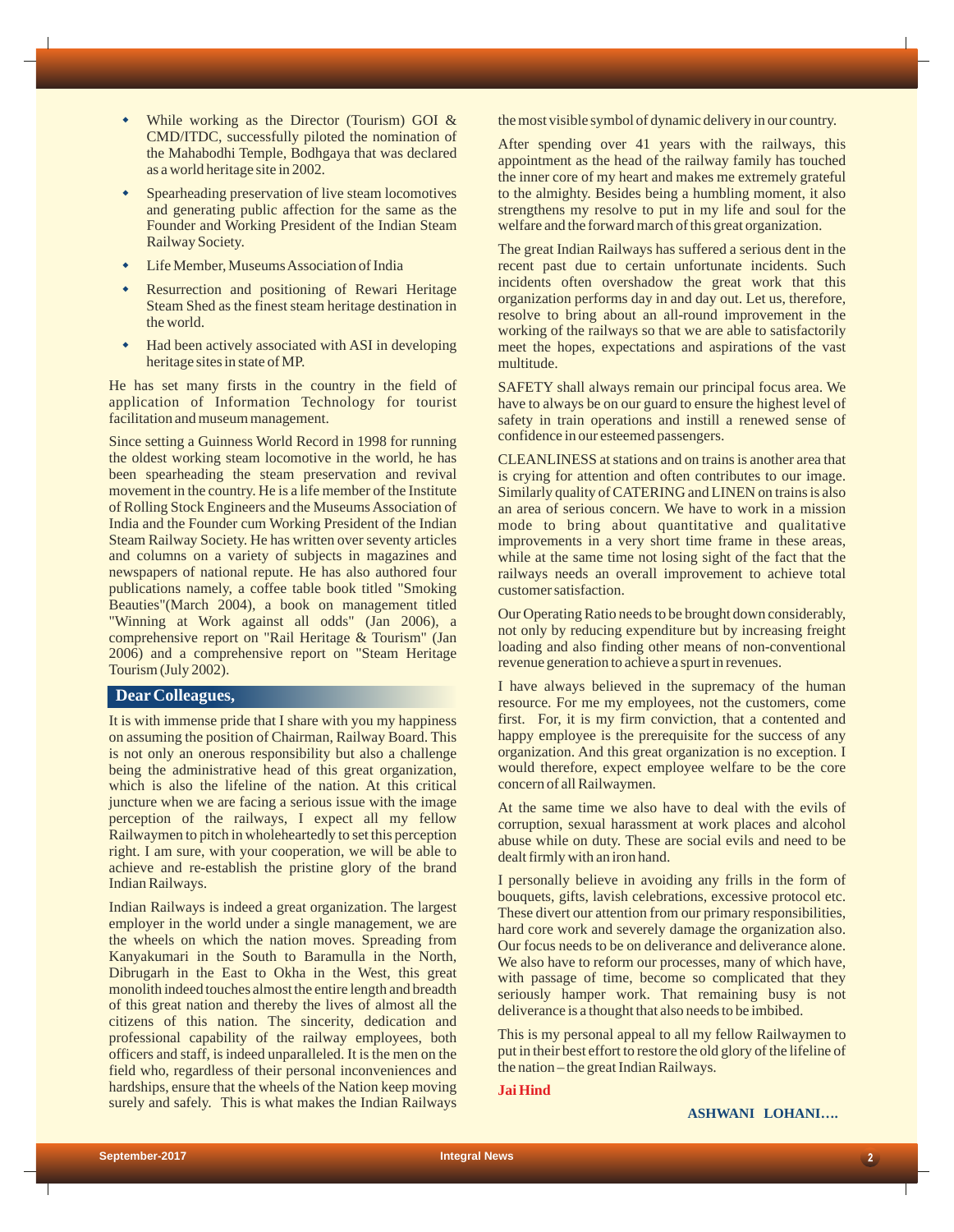

'Trains Park' in front of ICF Shell admin building was inaugurated by **Shri. C.D.Suresh Kumar**, JE, in the presence of ICF's team of Officers and Staff on 31.07.2017.



Innovation open house meeting was held on 02.08.2017 at Chintan Sabha Grah.



Renovated settlement record room was inaugurated by **Shri. M.Kannan**, Ch S&WI, on 09.08.2017, in the presence of ICF's team of Officers and Staff.



Training on Emergency Response Care was conducted by **Dr. Alfred Rupak** from Safety Circles Pvt. Ltd, on 09.08.2017 & 10.08.2017, at AWTI Auditorium.



The Art & Sculpture camp, "An August Collective" Trains from Chennai, was held on 12.08.2017.

![](_page_2_Picture_10.jpeg)

71<sup>st</sup> Independence Day was celebrated at ICF on 15.08.2017. GM unfurled the national flag and accepted the guard of honor by RPF contingents. Pension calculation sheet with the revised pension was issued for the first time in Indian Railways to the pensioners on the day. Tree plantation was carried out in North and East colony.

![](_page_2_Picture_12.jpeg)

Sadbhavana Diwas was observed at ICF on 19.08.2017. Pledge was administrated by CME to the Officers and Staff of ICF.

![](_page_2_Picture_14.jpeg)

Renovated ward at shop-30 was inaugurated by **Shri. I.Venkata Rao**, SSE, on 23.08.2017, in the presence of ICF' team of Officers and Staff

![](_page_2_Picture_16.jpeg)

New Locker room at Shell depot was inaugurated by **Smt. K.Visalakshmi**, Ch.OS, on 23.08.2017, in the presence of ICF's team of Officers and Staff.

![](_page_2_Picture_18.jpeg)

Integral Tennis Academy near Padi was inaugurated on 24.08.2017 by **Shri. Ramesh Krishnan**, Former Indian Davis Cupper in the presence of ICF team of Officers and Staff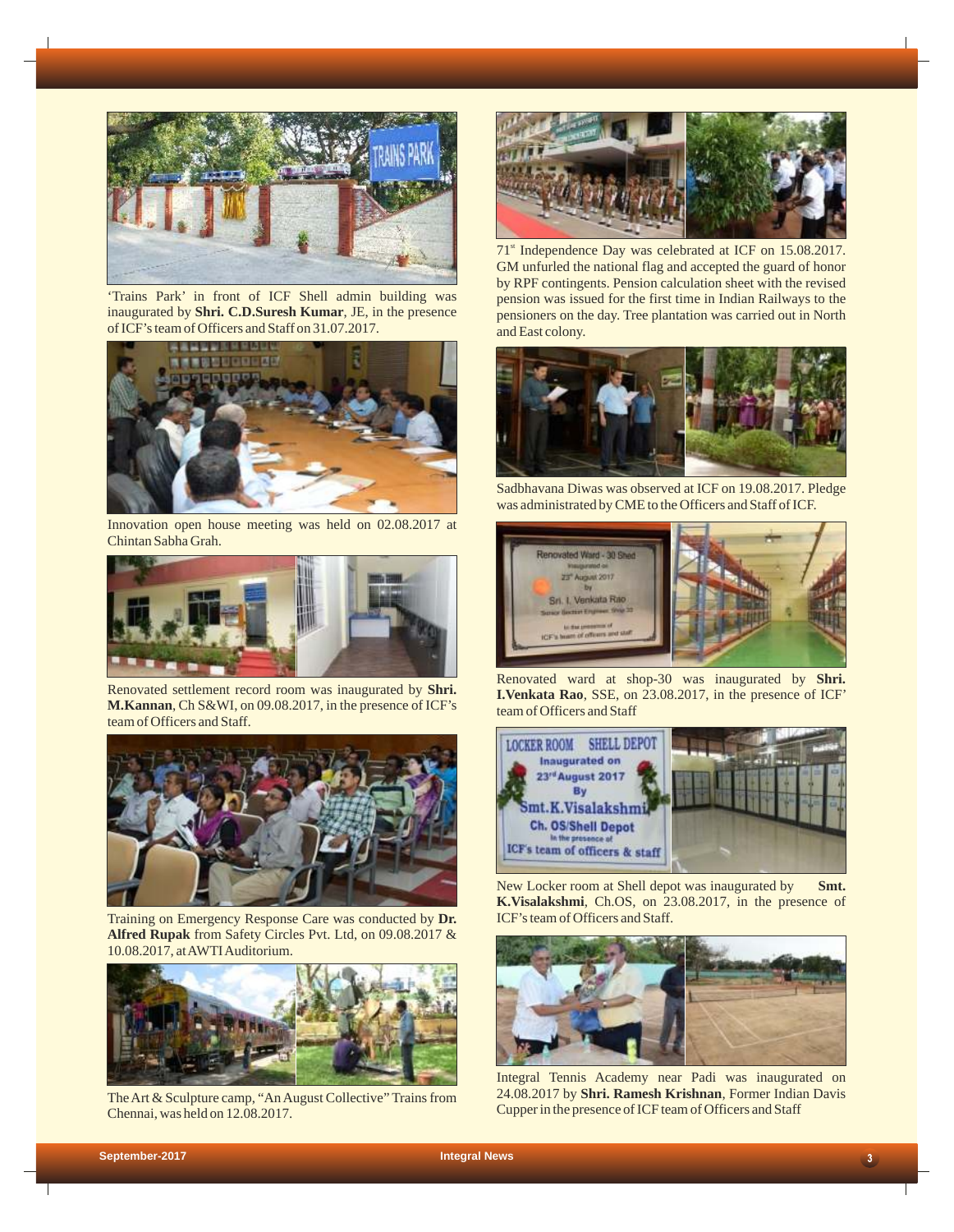![](_page_3_Picture_0.jpeg)

To commemorate 75<sup>th</sup> Anniversary of the Quit India Movement 'New India Pledge' was administered by CME to the Officers and Staff of ICF on 26.08.2017.

![](_page_3_Picture_2.jpeg)

Badminton Court at North Colony was inaugurated on 28.08.2017 by **Shri. Pothipogudurgaiah**, Sr.Technician in the presence of ICF's team of Officers and Staff.

![](_page_3_Picture_4.jpeg)

Renovated Electrical Repair Shop at Shop-86, Furnishing Division, was inaugurated on 28.08.2017 by **Smt. S. Krishnaveni**, Technician/Gr.I, in the presence of ICF's team of Officers and Staff.

![](_page_3_Picture_6.jpeg)

New Storage ward in J-Shed was inaugurated on 28.08.2017 by **Shri. K. Selvanayagam**, OS, in the presence of ICF's team of Officers and Staff.

![](_page_3_Picture_8.jpeg)

Complete switch over to LED lighting in Shell factory was dedicated on 28.08.2017 by **Shri. S.Sekar**, Sr.Tech, Shop-45 in the presence of ICF' team of Officers and Staff

![](_page_3_Picture_10.jpeg)

Volley Ball court at South Colony was inaugurated on 31.08.2017 by **Shri. E.P. Balakrishnan**, Sr.Technician in the presence of ICF's team of Officers & Staff

# **PERSON OF THE MONTH - JULY 2017**

![](_page_3_Picture_13.jpeg)

![](_page_3_Picture_14.jpeg)

JE/Shop-35 / Furnishing

![](_page_3_Picture_16.jpeg)

| <b>OFFICIAL POSTINGS</b>  |                 |                           |  |
|---------------------------|-----------------|---------------------------|--|
| Name S/Shri/Smt           | <b>Previous</b> | <b>Present</b>            |  |
| <b>S.K.Bose</b>           | <b>RITES/ER</b> | Leave (CPM)               |  |
| Dr V.Dhamodhara Raj       | Sr. DMO/ICF     | <b>Additional CMS/ICF</b> |  |
| <b>K.Thiagan</b>          | SME/Training*   | Principal/TTC             |  |
| <b>K.Paneerselvam</b>     | <b>ACMT/S</b>   | <b>SCR</b>                |  |
| <b>G.Mathivanan</b>       | <b>ACMT/F</b>   | $+ACMT/S$                 |  |
| <b>Javashree KPritham</b> | LO/S.Rly        | $+LO/ICF$                 |  |
| <b>K.C.Prakasam</b>       | <b>AWM/SM/S</b> | $+$ APE/PR/S              |  |
| .                         |                 |                           |  |

The post of SME/Training re-designated as Principal.

Inter departmental Badminton matches were held from 21.08.2017 to 24.08.2017.

**Men's:** Winner- Mechanical Dept, Runner – stores Dept **Women's:** Winner – Civil Engg, Runner – Security Dept

ICF Pension Adalat will be held on 15.12.2017. Pensioners may send their grievances if any, to **Smt. Hema Ramesh**, APO/R, ICF, Chennai-38 before 31.10.2017.

In connection with Rajbhasha Utsav 2017, "Rajbhasha Exhibition" will be held on 14.09.17@15.00hrs at TTC.

| We deeply mourn the sudden demise of the following staff |                       |                    |                           |
|----------------------------------------------------------|-----------------------|--------------------|---------------------------|
| SI.<br>No.                                               | <b>Name</b>           | <b>Designation</b> | Pay Unit<br>Shop / Office |
|                                                          | <b>Venkateswaralu</b> | Sr.Tech/Carp       | $Shop-30$                 |
| $\overline{c}$                                           | <b>Chandrasekar</b>   | Tech-1/Welder      | $Shop-26$                 |
| 3                                                        | <b>Ravi Kumar</b>     | Inspr Gr-I/Paint   | Shop-82                   |
| 4                                                        | <b>Boobalan</b>       | Helper             | $Shop-18$                 |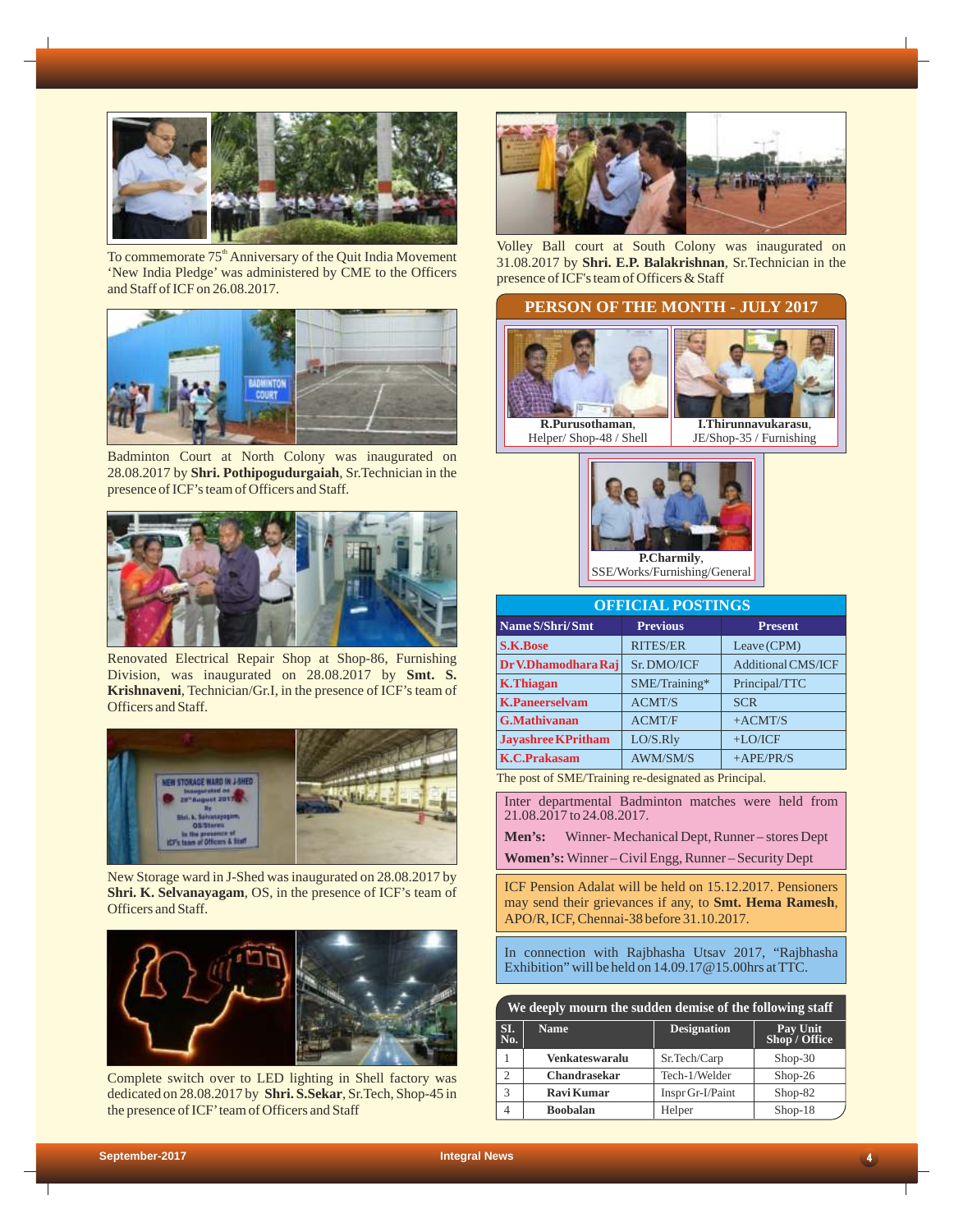### **RAILWAY BOARD CIRCULARS**

**RBE 72/2017:**  Filling up of DR Quota vacancies through GDCE- eligibility of Staff in same Grade Pay/Pay Scale

**RBE 73/2017:** Minimum Educational Qualification for Recruitment of Staff from Open Market in Level-1 of the pay matrix of 7th CPC.

**RBE 74/2017:** Reckoning of pay element for fixation of pay of running Staff in stationary posts in Group 'B'.

**RBE 75/2017:** Grant of Fixed Medical Allowance (FMA) to the Railway Pensioners/Family Pensioners.

**RBE 77/2017:** Discontinuance of Family Planning Allowance for of small family norms.

**RBE 78/2017:** Revision of Additional Relief on death/disability of Government servants covered under NPS

**RBE 79/2017:** Availability of option for fixation of pay on promotion from the Date of Next Increment (DNI) in the lower post and method of fixation of pay from DNI, if opted for, in context of RS(RP) Rules, 2016

**RBE 80/2017:**  Grant of Transport Allowance to Railway employees.

**RBE 82/2017:** Grant of Non-Practicing Allowance (NPA) at revised rates to IRMS Officers.

**RBE 83/2017:** Revision of pension of pre-2016 pensioners/family pensioners in implementation of Government's decision on the recommendations Of the Central Pay tables.

**RBE 84/2017:** Revision of rates of Daily Allowance to Railway employees on tour

**RBE 85/2017:**  Decision relating to grant of Additional Allowance to Running Staff

RBE 86/2017: Grant of Special Train Controllers' Allowance to Section Controllers and Deputy Chief Controllers.

**RBE 87/2017:** Grant of Risk and Hardship Allowance for Track Maintainers of Indian Railways.

**RBE 88/2017:** Special (Duty) Allowance for Railway Employees serving in the North Eastern Region & Ladakh

RBE 89/2017: Revision of Rates of Conveyance Allowance to Railway Employees

**RBE 90/2017:** Abolition of Special Compensatory (Hill Area) Allowance

**RBE 91/2017:** Grant of Special Compensatory Allowances subsumed under Tough Location Allowance.

**RBE 92/2017:** Revision of the rate of coal pilot allowance

RBE 93/2017: Revision of the rates of Cycle (Maintenance) Allowance

**RBE 94/2017:** Revision of pension of pre-2016 pensioners/family pensioners in implementation of Governments decision on the recommendation of the  $7<sup>th</sup>$  CPC

**RBE 95/2017:**  Grant of Hard Area Allowance to Railway employees posted in the Nicobar Group of Islands and Islands of Union Territory of Lakshadweep other than Kavaratti & Agatti

**RBE 96/2017:**  Grant of Transport Allowance to Railway employees

**RBE 97/2017:** Transfer of sports persons on request from one seniority unit to another unit against DR quota

**RBE 98/2017:** State Railway Provident Fund - Rate of Interest during the period July'17 to Sep'17

**RBE 99/2017:** Revised methodology for fixing the pay of Running Staff category in 7th CPC scales.

**RBE 100/2017:** Permission to Travel by Airlines other than Air India.

**RBE 101/2017:** Enhancement of Constant Attendant Allowance.

**RBE 102/2017:** Eligibility of divorced daughters for grant of family pension clarification regarding.

**RBE 103/2017:** Travelling Allowance Rules.

**RBE 104/2017:** State Railway Provident Fund – Rate of Interest.

**RBE 105/2017:**  Minimum educational qualification for recruitment of staff from open market in level -1 of pay matrix of  $7<sup>th</sup> PC$ .

**RBE 106/2017:** Revision of the rates of Break down Allowance.

**RBE 107/2017:** Guidelines on leave and voluntary retirement of Railway servants in light of the provisions of the Section 47 of Persons with Disabilities (Equal Opportunities,Protection of Rights and Full Participation) Act, 1995.

**RBE 108/2017:** National Holiday Allowance.

**RBE 109/2017:** Abolition of Allowances.

**RBE 110/2017:** Special Level Crossing Gate allowance to track maintainers.

**RB-TC II/2910/2017/Flexi fare-Modification dt 02.8.2017:** The facility of modification of tickets booked on PTO/Concession orders should be permitted in Rajdhani type trains.

# *Quizz Corner*

- **1. Which Chief Minister of Tamil Nadu played a major role in establishing ICF at Chennai?**
- **2 . Who was the Minister of Railways when ICFwas inaugurated?**
- **3. What is the name of the recently inaugurated ICFSr. Institute?**
- **4. When was the first shell rolled out from ICF?**
- **5. When was furnishing factory inaugurated?**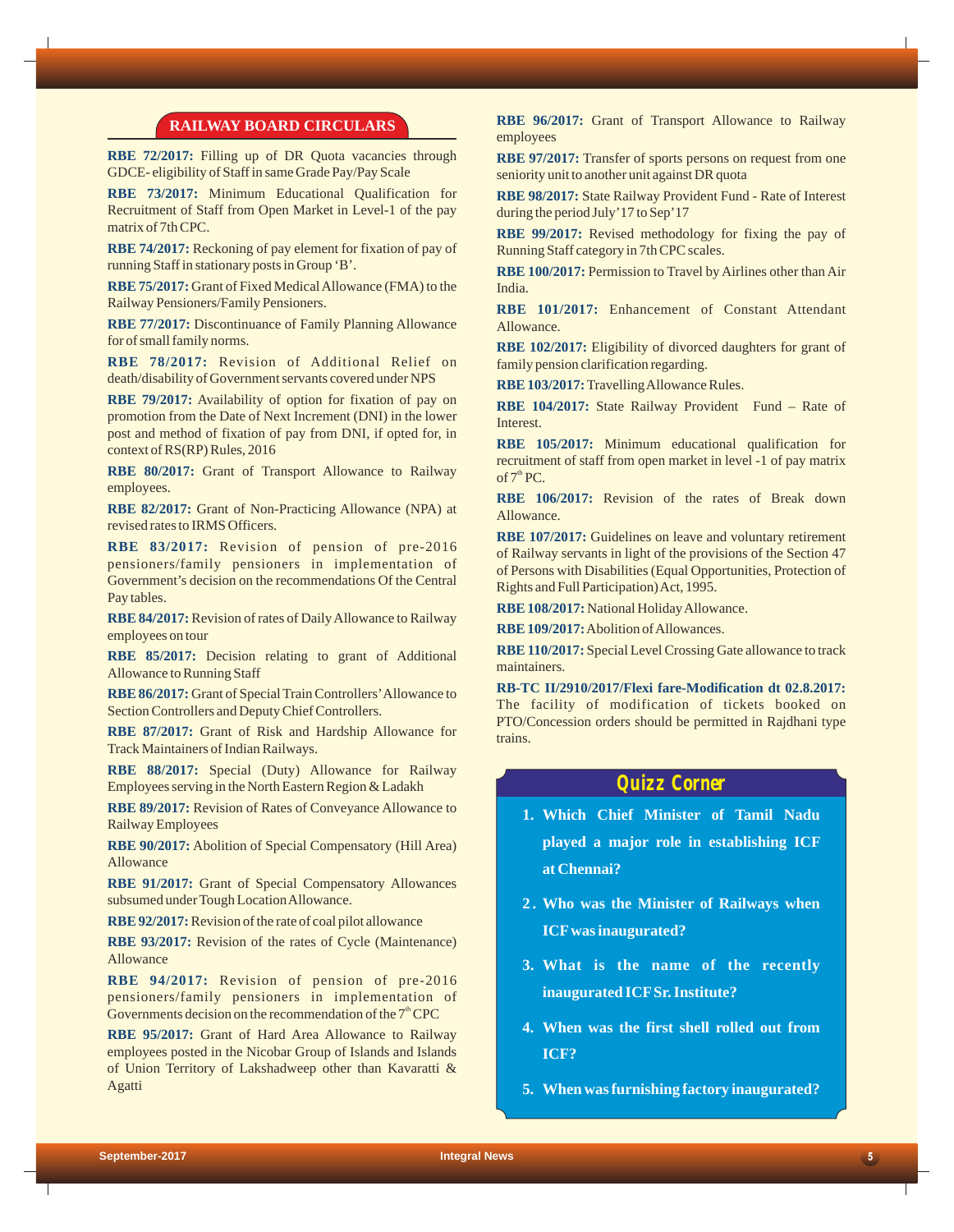# **ICF CIRCULARS**

**AC17:** Introduction of special leave connected to inquiry of sexual harassment.

**AC18:** Discontinuance of 'Natural Calamity Advance'.

**PB/CBS/ON-LINE dt 29.08.2017:** Online application for salary certificate/ Annual salary certificate received before 14.00 hrs will be processed and made ready by the evening of the same day. Online application for regularization of VCPF received till  $21<sup>st</sup>$  of will be effected in the same month.

**PB/LW/SBF/110/30/Vol.III dt 04.08.2017:** Scholarship for wards of employees in GP Rs. 2400/- and below (Level 1 to Level 4 as per 7CPC).

**PB/LW/SBF/110/12/XIII dt 03.08.2017:** Technical scholarship from SBF for 2017-18 employees in GP above Rs2400/- (Level 5 and above as per 7CPC).

**PB/LW/226/CC dt 17.08.2017: Shri. K.Ravi**, AEN/Fur, has been posted as Chairman for East Colony committee.

**PB/LW/257/Vol.XI dt 31.07.2017:** Family Planning Allowance, Sumptuary allowance and Vigilance (Special) allowance have been abolished w.e.f 01.07.2017.

Elections for the Jr.institute and Sr.institute managing committee will be held on 23.09.2017 from 08.30hrs to 13.00hrs. Counting of votes on the same day @14.30hrs. **Shri.P.R.Viswanathan**, Dy.CPO, is nominated as the Chief Election Officer, **Shri.G.Araselvan**, APO, as Election Officer for Jr. Institute and **Sri. A.R.Suthakaran**, APO, as Election Officer for Sr. Institute.

# **PB/LW/268/KM/VolIV dt 26.08.2017: Charges for three ICF Marriage Halls after implementation of GST**

| <b>Employees:</b>                     |                    |                                          |                   |                     |
|---------------------------------------|--------------------|------------------------------------------|-------------------|---------------------|
| <b>Name of the</b><br><b>Mandapam</b> | <b>Rent</b><br>Rs. | <b>Security</b><br><b>Deposit</b><br>Rs. | <b>GST</b><br>Rs. | <b>Total</b><br>Rs. |
| Thiruvalluvar                         | 10000              | 40000                                    | 9000              | 59000               |
| Tholkappiar                           | 5000               | 10000                                    | 2700              | 17700               |
| Kambar                                | 5000               | 10000                                    | 2700              | 17700               |

| <b>Outsiders:</b>              |                    |                                          |                   |                     |
|--------------------------------|--------------------|------------------------------------------|-------------------|---------------------|
| Name of the<br><b>Mandapam</b> | <b>Rent</b><br>Rs. | <b>Security</b><br><b>Deposit</b><br>Rs. | <b>GST</b><br>Rs. | <b>Total</b><br>Rs. |
| Thiruvalluvar                  | 100000             | 80000                                    | 32400             | 212400              |
| Tholkappiar                    | 45000              | 40000                                    | 15300             | 100300              |
| Kambar                         | 35000              | 40000                                    | 13500             | 88500               |

# **PB/LW/172/HH/Vol.II dt 02.08.2017:**

In Udhagamandalam, Courtallam and Kodaikanal holiday homes, many of the old items have been replaced with new ones. In Udhagamandalam and Kodaikanal, Induction stove and LED TV with set top box provided.

**DoPT No.A-27012/03/2017-Estt.(AL) dt 16.08.2017** Special Allowance for child care for women with disabilities.

**DoPTNo.A-27012/02/2017-Estt.(AL) dt 16.08.2017** Grant of Children Education Allowance.

![](_page_5_Picture_16.jpeg)

71<sup>st</sup> Independence Day was celebrated By St John Ambulance at ICF Hospital on 15.08.2017

![](_page_5_Picture_18.jpeg)

Art and craft exhibition was exhibition was arranged by I.C.F. Silver Jubilee Nursery & Primary school, on 18.8.2017. Varied talents of students, teachers and parents were showcased in three rooms. ICF schools chairman, secretary, **Dr. Avanjali Dash**, member of ICF women's organization, visited the exhibition and praised the efforts made by the teachers, parents and students.

![](_page_5_Picture_20.jpeg)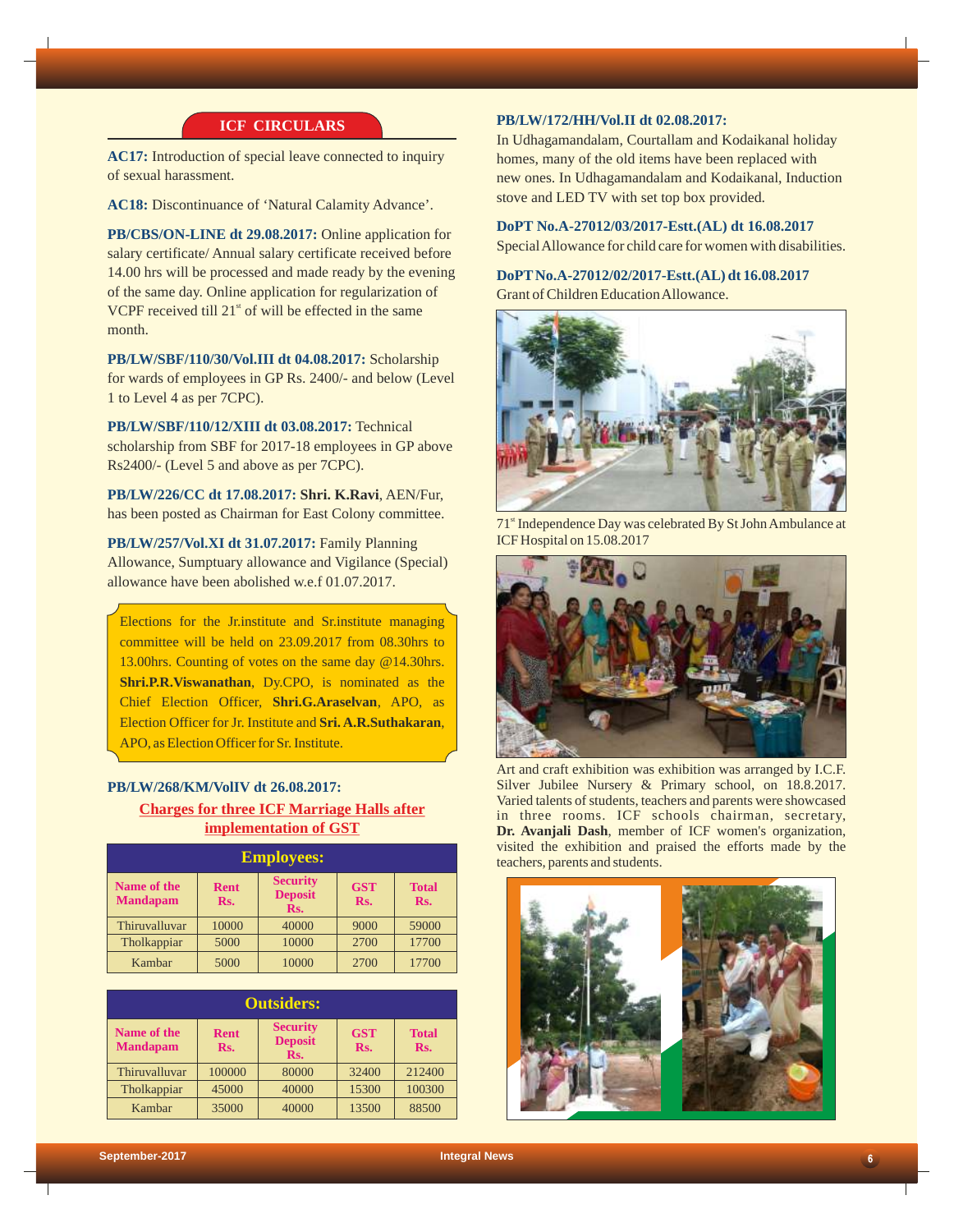I.C.F. Silver Jubilee Nursery and Primary School celebrated 71<sup>st</sup> Independence day with high spirit. Flag hoisting was done by the school's chairman Shri.D.P.Dash, CEE/QC&C. New Lab "RAINBOW MATHS LAB" was inaugurated by Dr. Avanjali Dash, who appreciated the efforts put in by the kids and teachers. Shri. P.Viswanathan, Dy.CPO & Secretary, appreciated the team work in organising the lab. This was followed by sapling plantation by the Chairman, Dr. Avanjali Dash and Secretary for the remembrance of Independence Day.

# **Gurukkulam (ICF Schools) Imparting Education for Students**

We have heard tales from our grandparents about the education system of ancient days where children were taught about education, morals and war skills under the trees at gurukkulam. Education for children under the trees at the old era has now moved to air-conditioned classrooms. Though the scenario has changed, the concept of education remains the same as per the needs. It is the dream of every parent that their children should soar high and bring laurels to the country and family as well. To rise up in life and to earn name and fame, it becomes the duty of the parents to give the best education for their children.

Our organization has 4 schools in our estate viz ICF Silver Jubilee Primary and Higher secondary school (management schools) and ICF Primary and Higher Secondary school (aided schools). However, a managing committee consisting of ICF Officers monitors the functioning of all the schools. Up to late 80's, our schools had more children of ICF employees and later after the rapid growth of other schools in the local vicinity the employees started admitting their children in the surrounding schools, thereby diluting the charm of our schools. To revamp and regain the lost glory, the committee had started focusing on developing the schools in all aspects and it has yielded fruitful results.

ICF Silver Jubilee Primary & Nursery School: As we enter, a kid's play arena can be seen and it has been provided with play equipments like slide, swing, see saw, merry go round, etc. to attract the preprimary class children. The school has a spacious area with buildings constructed on straight lines and the vast vacant space in the middle gives a beautiful look. The compound wall has paintings brushed by the parents which give a pleasing appearance. The children can walk into their classrooms on the neat pathway laid for them to walk with ease. There is a library called "Books on Wheels" for the use of children and teachers. A new math- lab was inaugurated on the Independence Day for the benefit of children. When they see the abacus, clocks and measures with their eyes they can easily understand the concept. The teachers as a team celebrate colours day, value day, flowers day, art & craft day, etc to educate the children practically and systematically by explaining the importance of the day.

ICF Primary School: This school was shifted from East Colony to the present premises a couple of years ago. At present the strength of the school is around 120, where the underprivileged children from the vicinity are studying. Though the employees' children are not imparted education in this school, ICF is supporting this school for the benefit of the underprivileged. Due to change of location, the children were facing difficulty in

commuting. In order to overcome the hurdle, the school managing committee and the teachers have jointly arranged a vehicle for transportation. New benches and tables were provided recently for the usage of children. A computer lab is functioning to teach basics of computers to the children. A garden has been provided, where medicinal plants and vegetables are grown by the children and the idea is to teach them about the importance of living along with the nature. The recently inaugurated library has a variety of books according to the need of the primary children. As elementary education along with good ethics is required for the children at the budding stage, the committee concentrates a lot on these schools with utmost care. Deep rooted and well nurtured plants always grow well.

**Promotion to Higher Secondary in the next edition……..**

#### **M.G.Shankar, PRO**

![](_page_6_Picture_9.jpeg)

**Selvi. S.Priyanga**, T.No 93/8858, Act Apprentice, 2013-16 batch, has scored 658/700 marks and secured I-Rank in Electrician trade in All India Trade Test.

### **Winners of Zonal Hindi competitions**

**Essay Writing:**  1. Santhosh Kumar, CE's office, 2. B. Jayalalitha, Accts Asst, 3. E. Sampathkumar, JE/IT.

**Elocution:** 1. Anbarasi Dyna Chelladurai, Jr. Steno/Accts, 2. Deepak Kumar, JE/54, 3. Rajnikant Mishra, SSE/Plg/F

**Poetry Recitation:**  1. Seetha Krishnan, Ch.OS/CWE/S, 2. Pankaj Bandu Jadhao, Sr. Clerk/CWE/S, 3. V. Padmavathi,OS/MPOF.

1<sup>st</sup> **Prize 5000/-,** 2<sup>nd</sup> **Prize 4000/-,** 3<sup>rd</sup> **Prize 3000/-**

| <b>EMPLOYEES RETIRING on 30<sup>th</sup> September 2017</b> |                          |                    |                                  |  |
|-------------------------------------------------------------|--------------------------|--------------------|----------------------------------|--|
| SI.<br>No.                                                  | <b>Name</b>              | <b>Designation</b> | <b>Pay Unit</b><br>Shop / Office |  |
| $\mathbf{1}$                                                | <b>Venkatesan.N</b>      | Tech-I             | 10                               |  |
| $\overline{2}$                                              | Chandraprathapan.D       | Sr Tech            | 13                               |  |
| 3                                                           | Venkataramana.G          | Sr Tech            | 14                               |  |
| $\overline{4}$                                              | Pothipogudurgaiah.       | Sr Tech            | 15                               |  |
| 5                                                           | Rajendran.B              | Sr Tech            | 18                               |  |
| 6                                                           | <b>Premkumar, K R</b>    | Sr Tech            | 21                               |  |
| $\overline{7}$                                              | Sundaramurthy.R          | Sr Tech            | 26                               |  |
| 8                                                           | Vijayan.D                | Sr Tech            | 40                               |  |
| 9                                                           | <b>Sekar.S</b>           | Sr Tech            | 45                               |  |
| 10                                                          | Sagunthala.D             | Tech-I             | 45                               |  |
| 11                                                          | Jacob Jose               | O.S                | <b>PB</b>                        |  |
| 12                                                          | <b>Francis Jevier, K</b> | Sr Tech            | 28                               |  |
| 13                                                          | Rajendran.D              | Sr Tech            | 30                               |  |
| 14                                                          | Viswanathan.P            | Tech-I             | 30                               |  |
| 15                                                          | Mohan.NE                 | <b>SSE</b>         | 32                               |  |
| 16                                                          | <b>Krishna Veni.S</b>    | Tech-II            | 85                               |  |
| We wish them A Happy & Peaceful Retired Life!               |                          |                    |                                  |  |